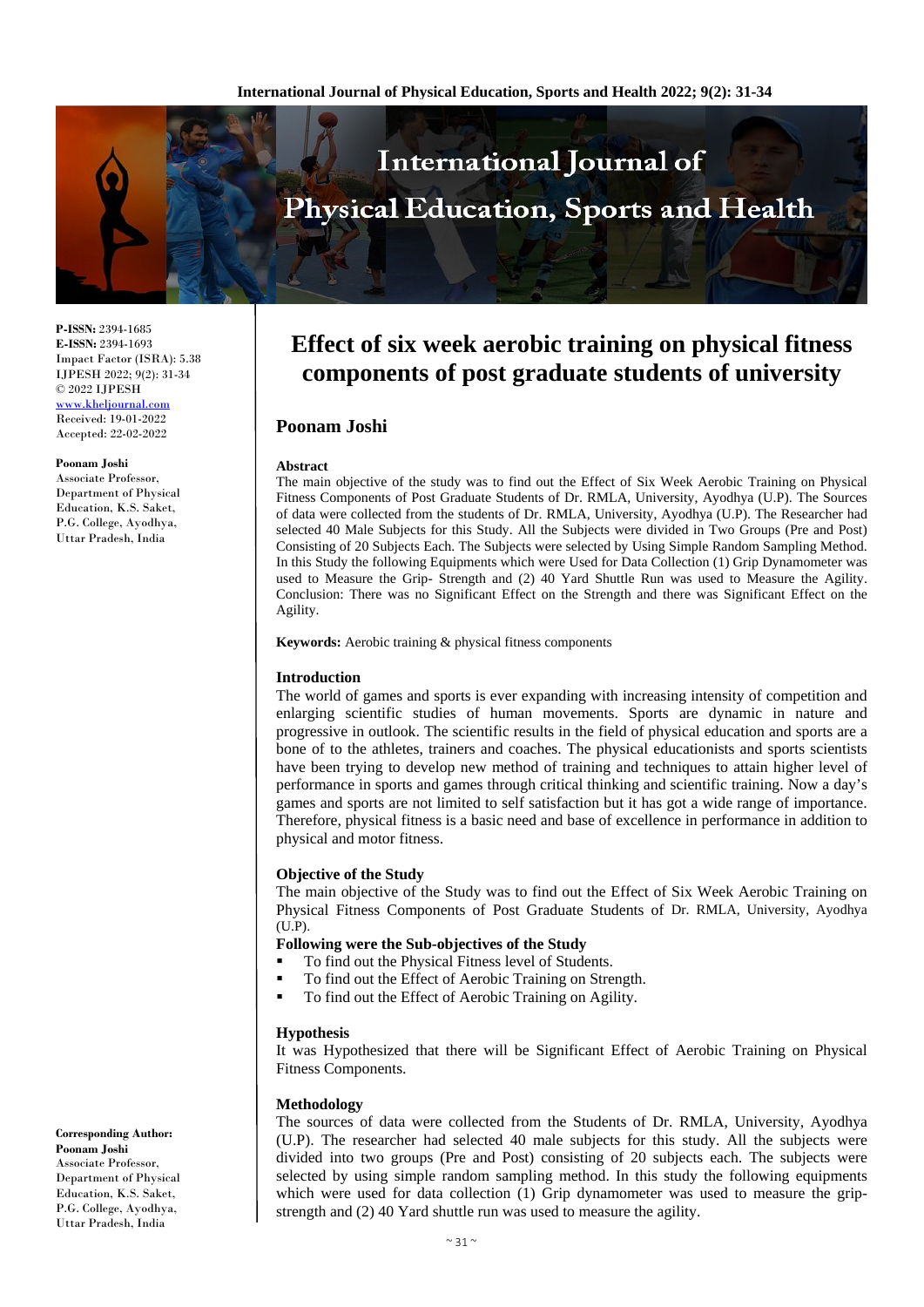## **Collection of Data**

The necessary data was collected by administrating the tests for measuring the selected variables. Before collecting the data, the subjects were given a chance to practice the prescribed tests so that they should become familiar with the tests and know exactly what is to be done.

| <b>Experimental Procedure of training design</b> |  |
|--------------------------------------------------|--|
|--------------------------------------------------|--|

| Sr. No. | <b>Name of Group</b> | Type of group | <b>Type of Training</b> |
|---------|----------------------|---------------|-------------------------|
|         |                      | Experimental  | Aerobic Training        |
|         |                      | Control       | No Training             |

#### **Weekly Training Schedule for Experimental Group**

| Day                          | Duration (Min.) | <b>Training Task</b>        | <b>Training Means and Methods</b>                             |
|------------------------------|-----------------|-----------------------------|---------------------------------------------------------------|
|                              | 40              | <b>Strength Exercise</b>    | Stretching Exercise (triceps, Biceps, Calf muscles, etc.)     |
| Monday                       |                 |                             | Neck, shoulder, hip, ankle rotation etc.                      |
|                              | 5               | Relaxation                  | Walking and jogging                                           |
|                              | 40              | <b>Agility Development</b>  | Hopping Alternate high knee action, twisting on the exercises |
| Tuesday                      | 5               | Relaxation                  | Limbering down, Easy Jogging and Walk                         |
|                              | 40              | <b>Strength Development</b> | Hill Running up and down                                      |
| Wednesday<br>Relaxation<br>5 |                 |                             | Walking and jogging                                           |
|                              | 40              | <b>Strength Exercise</b>    | Stretching Exercise (triceps, Biceps, Calf muscles, etc.)     |
| Thursday                     |                 |                             | Neck, shoulder, hip, ankle rotation etc.                      |
|                              | 5               | Relaxation                  | Walking and jogging                                           |
| Friday                       | 40              | <b>Agility Development</b>  | Hopping Alternate high knee action, twisting on the exercises |
|                              | 5.              | Relaxation                  | Limbering down, Easy Jogging and Walk                         |
|                              | 40              | <b>Strength Development</b> | Hill Running up and down                                      |
| Saturday                     | 5               | Relaxation                  | Walking and jogging                                           |

#### **Analysis of the data**

The statistical analysis of the data gathered for the effect of six week Aerobic training on physical fitness components. The data collected qualitatively on two different test of

strength and Agility of control group  $-A$  (N=20), and experimental groups (N=20). The data were analyzed and interpreted by using't' test and the level of significance at 0.05 was adequate for testing the hypothesis.

**Table 1:** Strength between Pre and Post Test of Control Group

| Control Group    | <b>Mean</b> | $\alpha$ m<br>S.D. | C T<br>Comb.<br>э. в. | M.D.  | D.F.   | $\sim$ $\blacksquare$<br>v. | <b>THE TIME</b><br> |
|------------------|-------------|--------------------|-----------------------|-------|--------|-----------------------------|---------------------|
| Pre. Test        | 34.45       | 3.70               | 122                   | 0.750 | $\sim$ |                             |                     |
| <b>Post Test</b> | 35.20       | 201<br>3.01        | .                     |       | 20     | 0.669                       | 2.021               |

Significance at 0.05 level of Confidence. Tabulated' 0.05 (38) = 2.021

Table-I reveals that there is no significant difference between means of pre and post test of control group, because mean of pre test is 34.450 is slightly less than mean of post test is 35.200, and there mean difference is 0.750. To check the significant difference between pre and post test of control group the data was again analyzed by applying't' test. Before applying't test, standard deviation was calculated between

pre-test where  $S.D. = 3.708$  and Post test where  $S.D. = 3.81$ and their Combine standard error  $= 1.122$ . There was no significant difference between pre and post test of control group because value of calculated ' $t' = 0.669$  which is less than tabulated 't'  $= 2.021$  at 0.05 level of confidence, which shows no improvement was found in control group because no training was given to the subjects of control group.

|  | Table 2: Strength between Pre and Post Test of Experimental Group |  |  |  |  |  |
|--|-------------------------------------------------------------------|--|--|--|--|--|
|  |                                                                   |  |  |  |  |  |

| <b>Experimental Group</b> | Mean  | S.D.                             | S.E.<br>Comb. | M.D.  | v.r. | <u>Δ</u> π<br>v.s. | m m<br> |
|---------------------------|-------|----------------------------------|---------------|-------|------|--------------------|---------|
| Pre. Test                 | 33.85 | 3.64                             | 1.132         | 1.450 | 38   | 1.281              | 2.021   |
| <b>Post Test</b>          | 35.30 | $\overline{\phantom{a}}$<br>2. ب |               |       |      |                    |         |

Significance at 0.05 level of Confidence, Tabulated't'  $0.05(38) = 2.021$ 

Table-2 reveals that there is least significant difference between means of pre and post test of experimental group, because mean of pre test is 33.850 is slightly less than mean of post test is 35.300, and there mean difference is 1.450. To check the significant difference between pre and post test of control group the data was again analyzed by applying't' test. Before applying't' test, standard deviation was calculated between pre-test where S.D. = 3.646 and Post test where S.D.  $= 3.511$  and their Combine standard error  $= 1.132$ . There was no significant difference between pre and post test of control group because value of calculated  $t' = 1.281$  which is less than tabulated't'  $=2.021$  at 0.05 level of confidence, which shows no improvement was found in experimental group after six weeks aerobic training.

**Table 3:** Strength between Post Test of Control and Experimental Group

| Group               | ъ п<br><b>Mean</b> | $\alpha$ D<br>J.V. | $\gamma$ m<br>Comb.<br>J.L. | M.D. | D.F.     | $\sim$ $\pi$<br>v. | m m<br>. |
|---------------------|--------------------|--------------------|-----------------------------|------|----------|--------------------|----------|
| .`ontrol            | 35.20              | 3.38               | 1.09                        |      | $\Omega$ |                    | 2.021    |
| <b>Experimental</b> | 35.30              | $-1$<br><u>.</u>   |                             | 0.10 | JU       | 0.092              |          |

Significance at 0.05 level of Confidence. Tabulated 't' 0.05 (38) = 2.021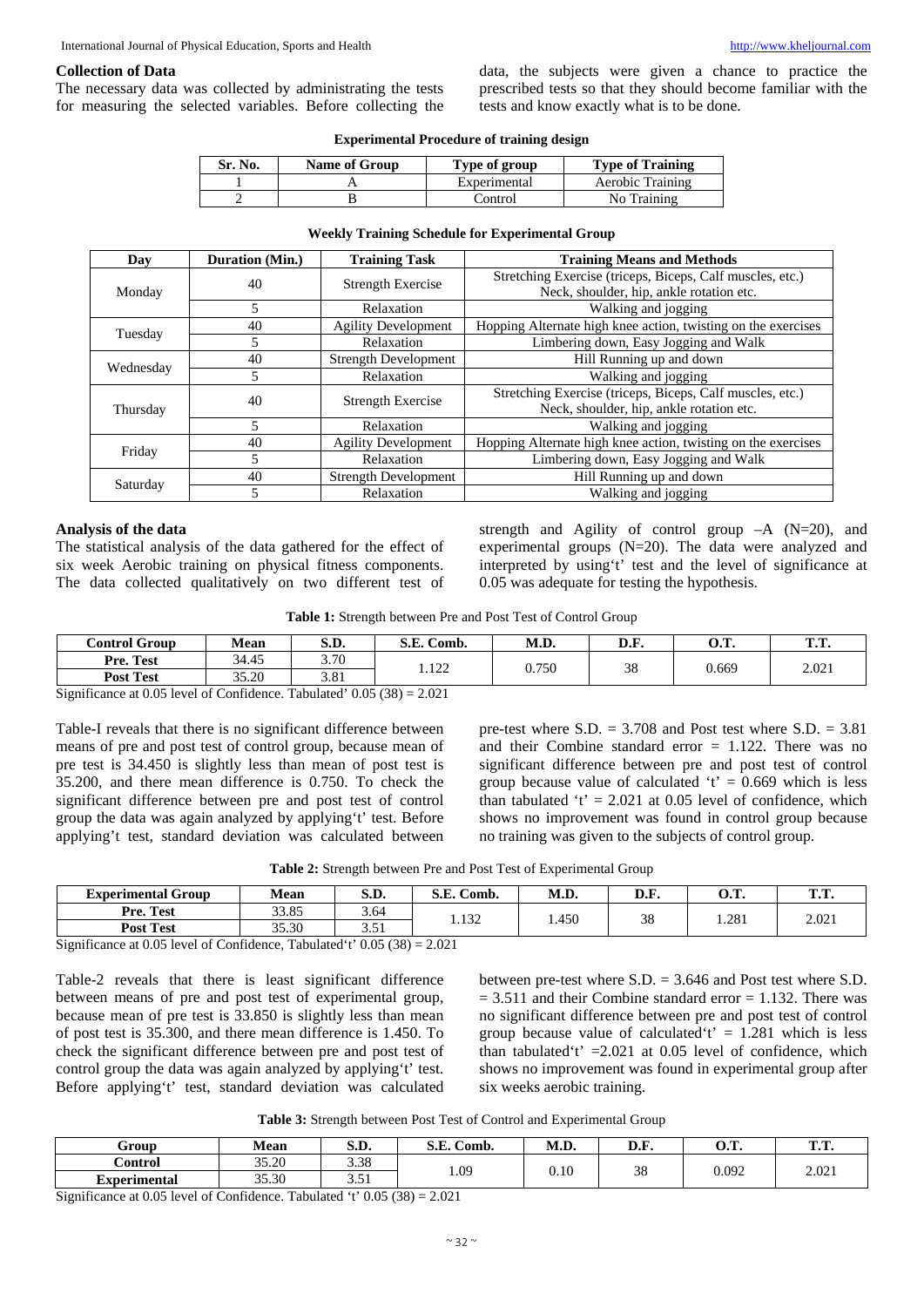#### International Journal of Physical Education, Sports and Health [http://www.kheljournal.com](http://www.kheljournal.com/)

Table-3 reveals that there is no significant difference between means of post test of control and experimental group, because mean of post test of control group is 35.200 is slightly less than mean of post test of experimental group is 35.300, and there mean difference is .100. To check the significant difference between post tests of control and experimental

group the data was again analyzed by applying't' test. Before applying't' test, standard deviation was calculated between post tests where S.D. (Control group) = 3.646 and S.D. of (experimental group) = 3.511 and their Combine standard  $error = 1.090$ .



**Graph 1:** Graphical Representation of Mean Difference between Pre and Post Test of Control and Experimental Group for Strength

**Table 4:** Agility between Pre and Post Test of Control Group

| <b>Control Group</b>               | Mean     | S.D.                                  | S.E. Comb. | M.D. | D.F. | л т<br>v. | ጥጥ<br> |
|------------------------------------|----------|---------------------------------------|------------|------|------|-----------|--------|
| Pre. Test                          | 1.99     | 1.702                                 | 0.48       | 0.41 | 38   | 0.84      | 2.02   |
| Post Test                          | 12.41    | 1.36                                  |            |      |      |           |        |
| $\mathbf{C}$ $\mathbf{C}$<br>.0071 | $\sim$ 1 | $T = 1 + 1$ $(1 + 0.07/00)$ $(20.01)$ |            |      |      |           |        |

Significance at 0.05 level of confidence, Tabulated't' 0.05 (38) = 2.021

Table-4 reveals that there is no significant difference between means of pre and post test of control group, because mean of pre test is 11.999 is slightly less than mean of post test is 12.412, and there mean difference is 0.412. To check the significant difference between pre and post test of control group the data was again analyzed by applying't' test. Before applying't' test, standard deviation was calculated between pre-test where  $S.D. = 1.702$  and Post test where  $S.D. = 1.366$ 

and their Combine standard error = 0.488. There was no significant difference between pre and post test of control group because value of calculated ' $t' = 0.845$  which is less than tabulated 't'  $=2.021$  at 0.05 level of confidence, which shows no improvement was found in agility of control group because no training was given to the subjects of control group.

**Table 5:** Agility between Pre and Post Test of Experimental Group

| <b>Experimental Group</b>                                                                                                                                                                         | Mean   | S.D.  | S.E. Comb. | M.D.  | D.F. | <b>O.T.</b> | ጥጥ<br> |
|---------------------------------------------------------------------------------------------------------------------------------------------------------------------------------------------------|--------|-------|------------|-------|------|-------------|--------|
| Pre. Test                                                                                                                                                                                         | 1.775  | .292  | 0.415      |       | 38   | 2.255       | 2.021  |
| Post Test                                                                                                                                                                                         | 10.840 | 1.331 |            | 0.935 |      |             |        |
| $\mathcal{C}_{i}$ on fragment $\mathcal{C}_{i}$ of $\mathcal{C}_{i}$ of $\mathcal{C}_{i}$ on $\mathcal{C}_{i}$ denotes $\mathcal{C}_{i}$ and $\mathcal{C}_{i}$ and $\mathcal{C}_{i}$ (20) = 2.021 |        |       |            |       |      |             |        |

Significance at 0.05 level of Confidence, Tabulated't' 0.05 (38) = 2.021

Table 5 reveals that there is least significant difference between means of pre and post test of experimental group, because mean of pre test is 11.775 is greater than mean of post test is 10.840, and there mean difference is .935. To check the significant difference between pre and post test of control group the data was again analyzed by applying't' test. Before applying't' test, standard deviation was calculated between pre-test where S.D. = 0.083 and Post test where S.D.  $= 0.089$  and their Combine standard error  $= 0.415$ . There was significant difference between pre and post test of experimental group because value of calculated  $t' = 2.255$ which is greater than tabulated 't'  $=2.021$  at 0.05 level of confidence, which shows six weeks aerobic training have improved the agility of experimental group.

| Table 6: Agility between Post Test of Control and Experimental Group |  |  |  |  |
|----------------------------------------------------------------------|--|--|--|--|
|----------------------------------------------------------------------|--|--|--|--|

| Group        | <b>Mean</b> | S.D.  | S.E. Comb. | M.D. | D.F. | ∩ ™<br>v. | <b>CD CD</b><br>. |
|--------------|-------------|-------|------------|------|------|-----------|-------------------|
| Control      | 12.412      | 1.366 | 0.426      | 572  | 38   | 3.686     | 2.021             |
| Experimental | 10.840      | 1.331 |            | .914 |      |           |                   |

Significance at 0.05 level of confidence, Tabulated't'  $0.05(38) = 2.021$ 

Table-6 reveals that there is significant difference between means of post test of control and experimental group, because mean of post test of control group is 12.412 is greater than mean of post test of experimental group is 10.840, and there mean difference is 1.572. To check the significant difference between post tests of control and experimental group the data

was again analyzed by applying't' test. Before applying't' test, standard deviation was calculated between post tests where S.D. (Control group)  $= 1.366$  and S.D. of (experimental group) =  $1.331$  and their Combine standard error =  $0.426$ .